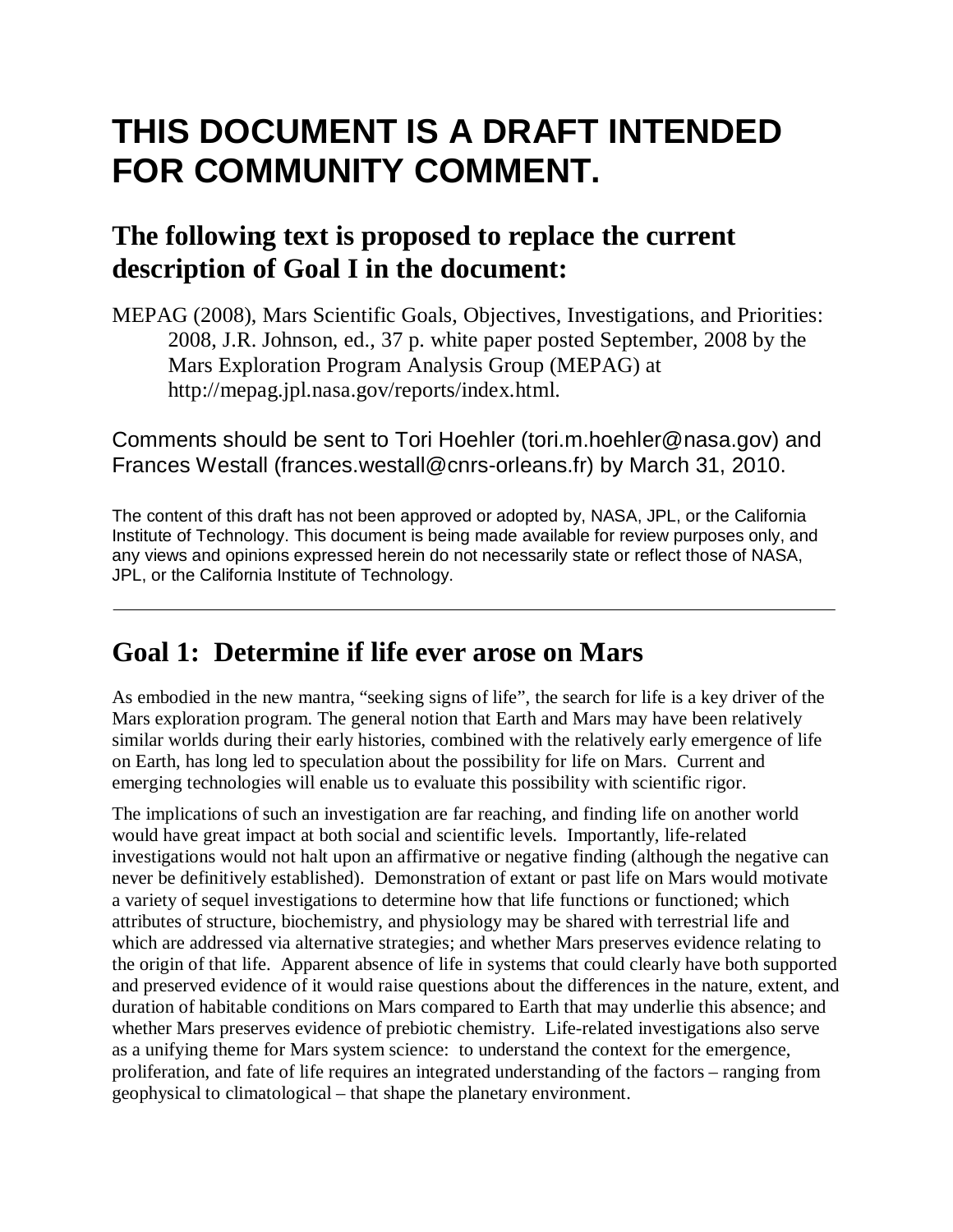While the search for life will ultimately take the form of dedicated life-detection missions, it should be based on a series of missions – both landed and orbital – that develop a detailed and global perspective on where and how conduct those dedicated missions. The purpose of this document is to lay out such a strategy.

#### *Challenges Inherent in a Search for Extraterrestrial Life: The Need for a Working Model*

Any effort to search for life beyond Earth must confront the potential for bias and "tunnel vision" that arises from having only one example – terrestrial life – on which to base our concepts of habitability and biosignatures. Such efforts should accommodate the possibility for exotic organisms that may differ in biochemistry or morphology, by conceiving life, habitability, and biosignatures in the most general terms possible. Nonetheless, the design and implementation of search-for-life strategies and missions requires concreteness, and therefore a working model of what is being sought.

Many definitions for "Life" have been posited – an often referred-to example is "life is a chemical system capable of Darwinian evolution" – although no consensus version exists. Exceptions can be cited for nearly any definition, and it has been suggested that science presently lacks the capability to develop a comprehensive definition. For the purposes of formulating a search strategy, however, it is largely suitable, and perhaps of more practical use, to consider life's apparent properties – what it needs, what it does, and what it is made of – without attempting to define what it is. To this end, the NRC Committee on an Astrobiology Strategy for the Exploration of Mars assumed that hypothetical Martian life forms would exhibit the following characteristics<sup>1</sup>:

- They are based on carbon, hydrogen, oxygen, nitrogen, phosphorus, sulfur, and the bioessential metals of terran life.
- They require water.
- They have structures reminiscent of terran microbes. That is, they exist in the form of self-contained, cell-like entities rather than as, say, a naked soup of genetic material or free-standing chemicals that allow an extended system (e.g., a pond or lake) to be considered a single living system.
- They have sizes, shapes and gross metabolic characteristics that are determined by the same physical, chemical, and thermodynamic factors that dictate the corresponding features of terran organisms. For example, metabolic processes based on the utilization of redox reactions seem highly plausible. But the details of the specific reactions, including the identities of electron donors and electron acceptors, will be driven by local conditions and may well not resemble those of their terran counterparts.
- They employ complex organic molecules in biochemical roles (e.g., structural compounds, catalysis, and the preservation and transfer of genetic information) analogous to those of terran life, but the relevant molecules playing these roles are likely different from those in their terran counterparts.

This set of characteristics is adopted here as a working model. The bearing of this model on the approach to characterizing habitability and seeking biosignatures is discussed briefly below, and in greater detail in the Appendix to Goal 1.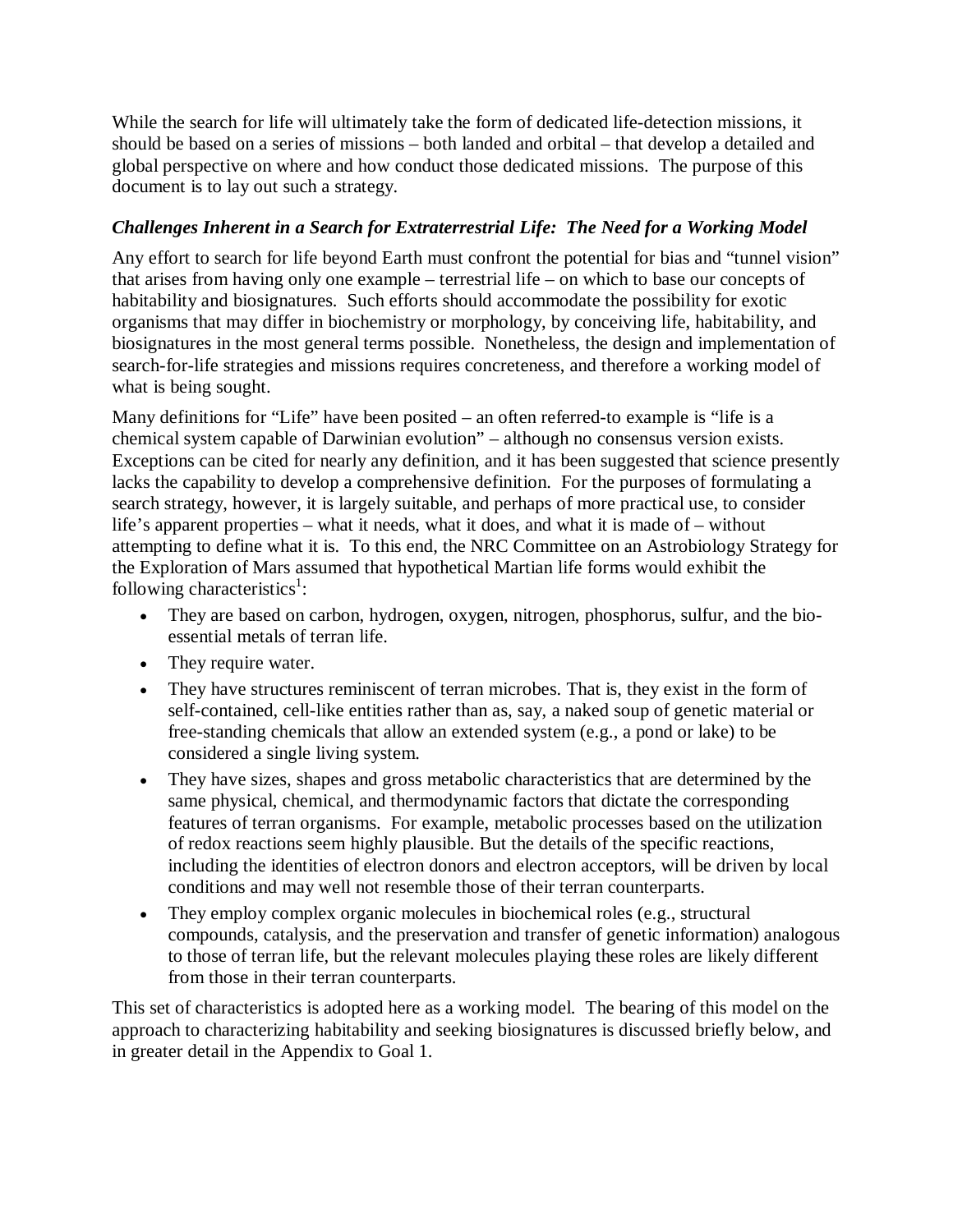#### *Delineating Objectives: Past versus Extant Life*

Finding evidence of *either* past or extant life on Mars would be a watershed event. However, significant differences exist in the strategies, technologies, target environments, and forms of evidence that are most appropriate in searching for ancient versus extant life. For example, it is generally thought that definitive evidence of life in ancient samples might only be obtained through return of samples from Mars to Earth, whereas some investigations for extant life may be best, or obligately, conducted *in situ*. Likewise, a presumable need to access the Martian subsurface in order to find presently habitable environments yields significant differences, relative to past-life investigations, in the possibilities to perform remote screening, the types of observations that can be made, and the possibilities for obtaining samples. For this reason, separate Objectives are delineated for ancient and extant life (Objectives A and B, respectively), with associated investigations that are specifically tailored to each search type. Ancient systems are given higher priority here based on a majority view that deposits formed in various ancient habitable environments are presently more accessible to characterization at the level of detail needed to constitute a viable search for evidence of life. However, recent findings (e.g., detection of methane on Mars, and an expanding understanding of the potential for extant photosynthesis-independent subsurface life on Earth) emphasize the significance of potential subsurface habitable niches on Mars. The possibility should thus remain to reverse the order of priority depending upon emerging evidence, technology, or a changing consensus with respect to the accessibility of presently habitable environments.

#### *Delineating Investigations: Habitability, Biosignatures, and Preservation Potential*

Mars presents a diverse array of environments that may vary widely in the type, abundance, and quality of biosignature evidence they could or do preserve. The targeting of life-detection missions should thus be strongly informed by assessment of (a) habitability, i.e., how much and what sorts of evidence of life a given environment could expectedly have accumulated when/if it was inhabited, and (b) preservation potential, i.e., how well that evidence may have been preserved, and what information may have been lost, to the point in space and time at which we could access it. The structure of Objectives A and B below reflects this notion, with separate investigations for characterizing habitability and preservation potential that serve as precursors to life-detection investigations. Within the context of Objectives A and B, the chief purpose of the habitability and preservation potential investigations is to inform life detection, and they should be conducted in this spirit, rather than as ends unto themselves. A third Objective (C) recognizes the stand-alone importance of investigating the long-term evolution of habitability in the context of planetary processes. The concepts of habitability, biosignatures, and preservation potential, as they bear on Goal 1 and Mars exploration, are discussed in detail in the appendix. Key considerations are as follows:

#### *Habitability:*

In the context of Mars exploration, "habitability" has been previously defined as the potential of an environment (past or present) to support life of any kind, and has been assessed largely in reference to the presence or absence of liquid water. To support site selection for life-detection missions, additional metrics should be developed for resolving habitability as a continuum (i.e., more habitable, less habitable, uninhabitable) rather than a one-or-zero function, and this will require that additional determinants of habitability be characterized. Based on the working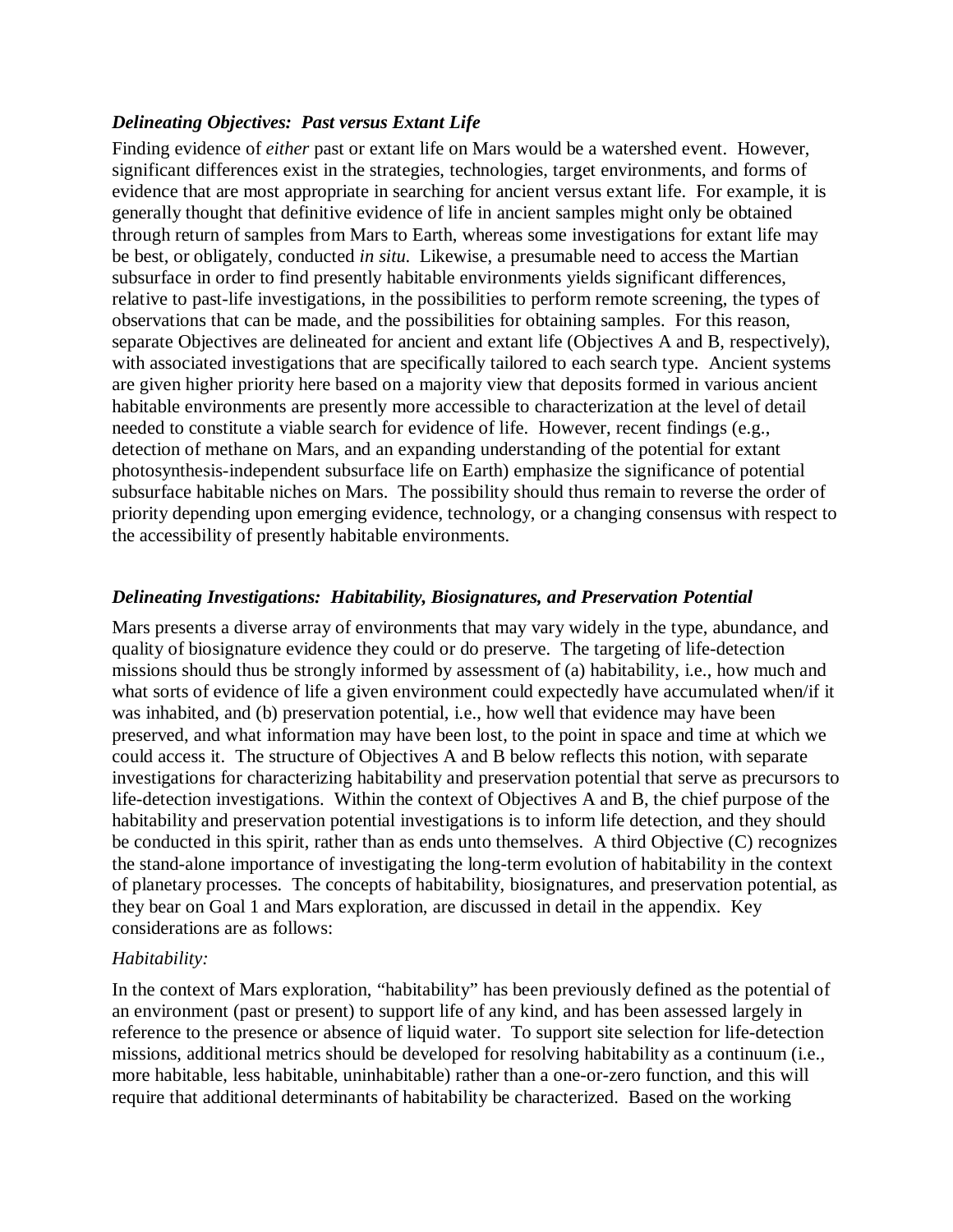model above, the principal determinants of habitability for life on Mars would be: the presence, persistence, and chemical activity of liquid water; the presence of thermodynamic disequilibrium (i.e., suitable energy sources); physicochemical environmental factors (e.g., temperature, pH, salinity, radiation) that bear on the stability of covalent and hydrogen bonds in biomolecules; the presence of bioessential elements, principally C, H, N, O, P, S, and a variety of metals. An expanded discussion of the bearing of these factors on habitability is included in the appendix.

#### *Preservation Potential:*

Once an organism or community of organisms dies, its imprint on the environment begins to fade. Understanding the processes of alteration and preservation related to a given environment, and for specific types of biosignatures, is therefore essential. This is true not only in the search for fossil traces of life, but also for extant life. For example, metabolic end-products that are detected at a distance, in time and space, from their source, may be subject to some level of alteration. Degradation and/or preservation of physical, biogeochemical and isotopic biosignatures is controlled by a combination of biological, chemical and physical factors, and a combination that would best preserve one class of features may not favorable for another. These factors include diagenetic processes, radiation and oxidation degradation, and physical destruction by impact shock and dissolution. These factors might have varied substantially from one potential landing site to the next, even among sites that had all maintained habitable environments sometime in the past. *Characterization of the environmental features and processes on Mars that preserve specific lines of biosignature evidence is a critical prerequisite in the search for life.* Accordingly the selection of landing sites should assess the capacity for any candidate sites to have preserved such evidence. Further discussion of preservation potential may be found in the Appendix.

#### *Biosignatures:*

Biosignatures can be broadly organized into three categories: physical, biomolecular, and metabolic. Physical features range from individual cells to communities of cells (colonies, biofilms, mats) and their fossilized counterparts (mineral-replaced and/or organically preserved remains) with a corresponding range in spatial and temporal scale. Molecular biosignatures relate to the structural, functional, and information-carrying molecules that characterize life forms. Metabolic biosignatures comprise the unique imprints upon the environment of the processes by which life extracts energy and material resources to sustain itself – e.g., rapid catalysis of otherwise sluggish reactions, isotopic discrimination, biominerals, and enrichment or depletion of specific elements. Significantly, examples can be found of abiotic features or processes that bear similarity to biological features in each of these categories. However, biologically-mediated processes are distinguished by speed, selectivity, and a capability to invest energy into the catalysis of unfavorable processes or the handling of information. It is the imprint of these unique attributes that resolves clearly biogenic features within each of the three categories. A detailed discussion of biosignatures appears in the Appendix.

#### *Ordering and Prioritization of Objectives, Investigations, and Sub-investigations*

Objectives are listed in priority order, based on the rationale outlined above (see "*Delineating objectives…*"). Within Objectives A and B, Investigations are listed in preferred order of execution (not priority), based on the rationale outlined above (see "*Delineating*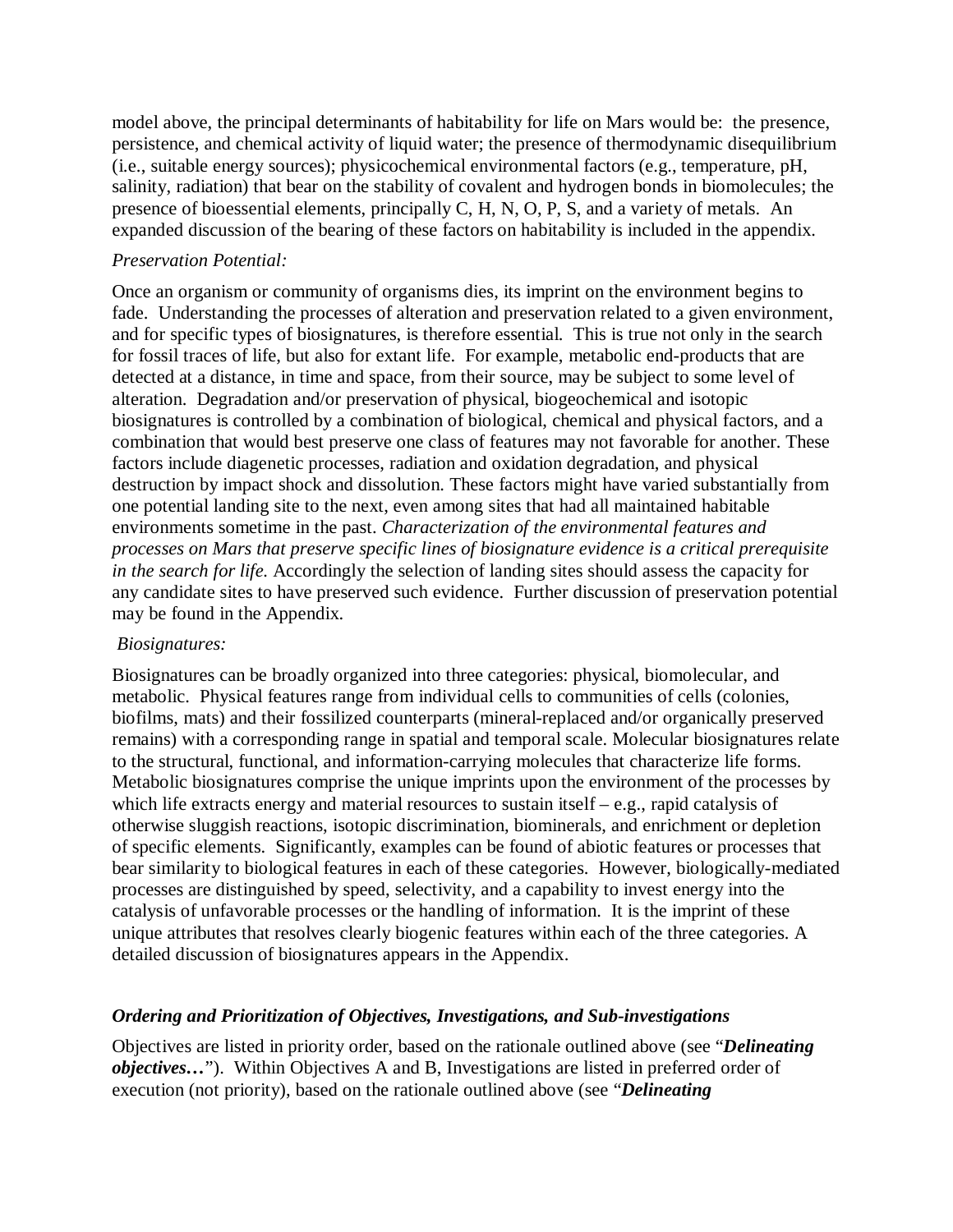*investigations…*"). More specifically, the habitability and preservation potential Investigations within Objectives A and B are considered prerequisite "screening" to support the life detection Investigation, which has overall highest priority within each Objective. Priority is implied in the ordering of Sub-investigations within Objectives A and B, and Investigations within Objective C. However, but it should be noted that an Investigation will not be "complete" without the conduct of each Sub-investigation. In this case, priority implies a sense of which Sub-investigations will yield the greatest "partial progress" with respect to a given Investigation.

### **Objective A: Characterize past habitability and search for evidence of ancient life**

1. Characterize the prior habitability of surface environments, with a focus on resolving more habitable vs. less habitable sites.

Sub-investigations are focused on establishing overall geologic context and constraining each of the factors thought to influence habitability. Importantly, it must be noted that the purpose of such investigations is to constrain *ancient* conditions by inference, based on the presently available record of such conditions. Data relevant to each sub-investigation can potentially be obtained by orbital measurements – in particular, by characterizing morphology and mineralogy in concert. Such measurements should be heavily utilized as a "screening" tool, with which to target landed platforms capable of more detailed measurements.

- 1.1. Establish overall geologic context.
- 1.2. Constrain prior water availability with respect to duration, extent, and chemical activity.
- 1.3. Constrain prior energy availability with respect to type (e.g., light, specific redox couples, etc.), chemical potential (e.g., Gibbs energy yield), and flux.
- 1.4. Constrain prior physicochemical environment, emphasizing temperature, pH, and water activity and chemical composition.
- 1.5. Constrain the abundance and characterize potential sources of bioessential elements.
- 2. Assess the potential of various environments and processes to enhance preservation or hasten degradation of biosignatures. Identify specific environments having high preservation potential for either individual or multiple types of biosignatures.
	- 2.1. Determine the major processes that degrade or preserve complex organic compounds, focusing particularly on characterizing oxidative effects in surface and near-surface environments (including determination of the "burial depth" in regolith or rocks that may shield from such effects, if at all), the prevalence, extent, and type of metamorphism, and potential mechanisms and rates for obscuration of isotopic or stereochemical information.
	- 2.2. Identify the processes and environments that preserve or degrade physical structures on micron to meter scales.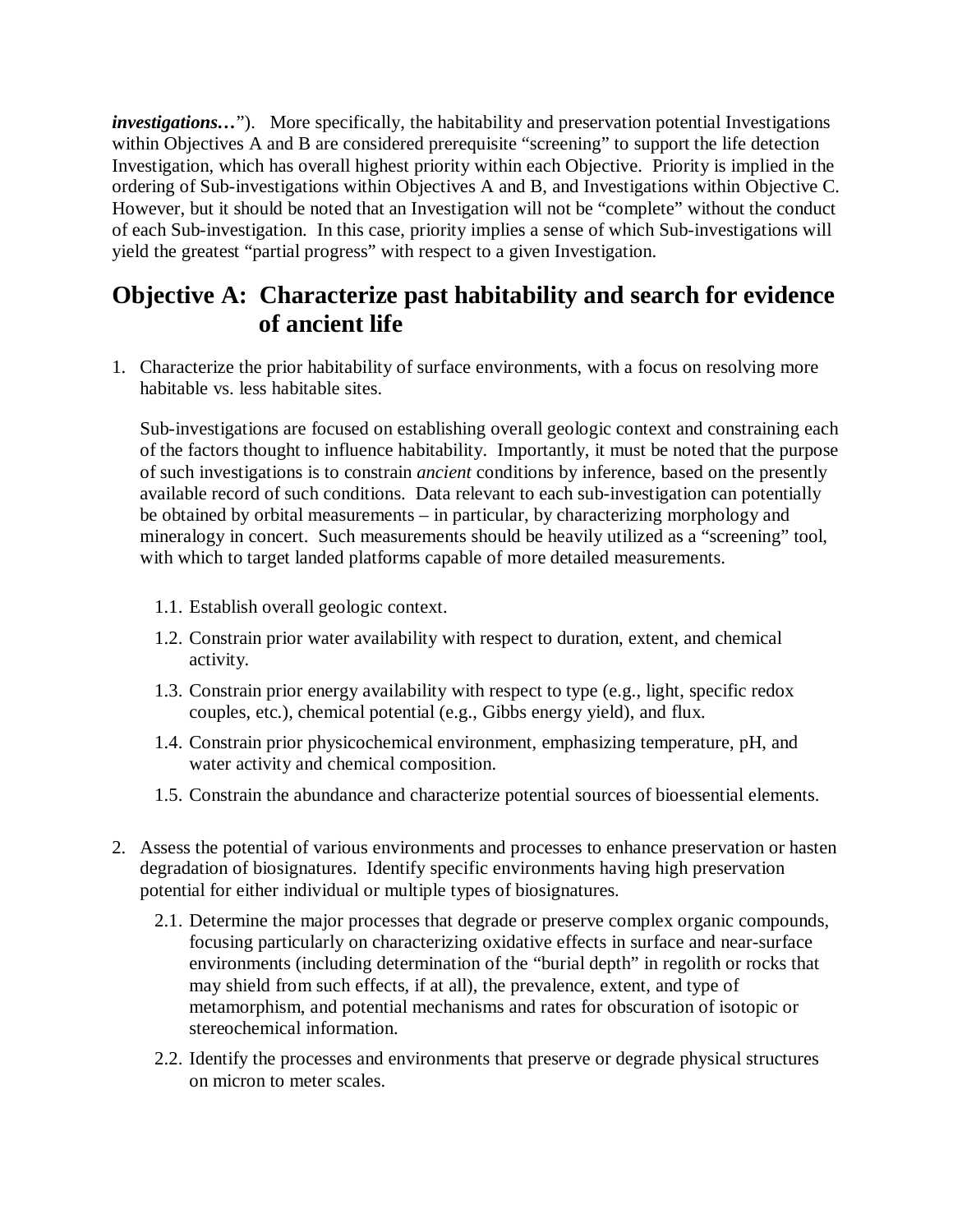- 2.3. Characterize processes that preserve or degrade environmental imprints of metabolism, including obscuration of chemical or mineralogical gradients and loss of stable isotopic and/or stereochemical information.
- 3. Search for evidence of ancient life in environments having high combined potential for prior habitability and preservation of biosignatures (as determined by A.1 and A.2).
	- 3.1. Characterize organic chemistry, including (where possible) stable isotopic composition and stereochemical information. Characterize co-occurring concentrations of possible bio-essential elements.
	- 3.2. Seek evidence of possibly biogenic physical structures, from microscopic (micronscale) to macroscopic (meter-scale), combining morphological, mineralogical, and chemical information where possible.
	- 3.3. Seek evidence of the past conduct of metabolism, including stable isotopic composition of prospective metabolites, mineral or other indicators of prior chemical gradients, localized concentrations or depletions of potential metabolites (especially biominerals) and evidence of catalysis in chemically sluggish systems.

### **Objective B: Characterize present habitability and search for evidence of extant life**

1. Identify and characterize any presently habitable environments.

Sub-investigations are built on the assumption that, because liquid water is not presently stable at the surface of Mars, any modern habitable environments will be in the near- to deep-subsurface. Sub-investigations are focused (and priorities based) on the sorts of information needed to fully characterize habitability in such environments, without reference to the present ability/difficulty in obtaining such information. The purpose of this approach is to accommodate future missions/technologies that may enable direct measurements by virtue of direct access to the subsurface. Importantly, however, orbital platforms may be capable of providing some information in each category, either by direct measurement (e.g., radar soundings to search for possible aquifers) or by inference (e.g., trace gas emissions that may imply a source region having liquid water and specific redox conditions). Heavy use should be made of such orbital measurements in providing global screening-level constraints on subsurface habitability.

- 1.1. Identify areas where liquid water presently exists, placing particular emphasis on reservoirs that are relatively extensive in space and time.
- 1.2. Establish general geologic context (e.g., rock-hosted aquifer or sub-ice reservoir; host rock type; etc.)
- 1.3. Identify and constrain the magnitude of possible energy sources (e.g., water-rock reactions, radiolysis) associated with occurrences of liquid water.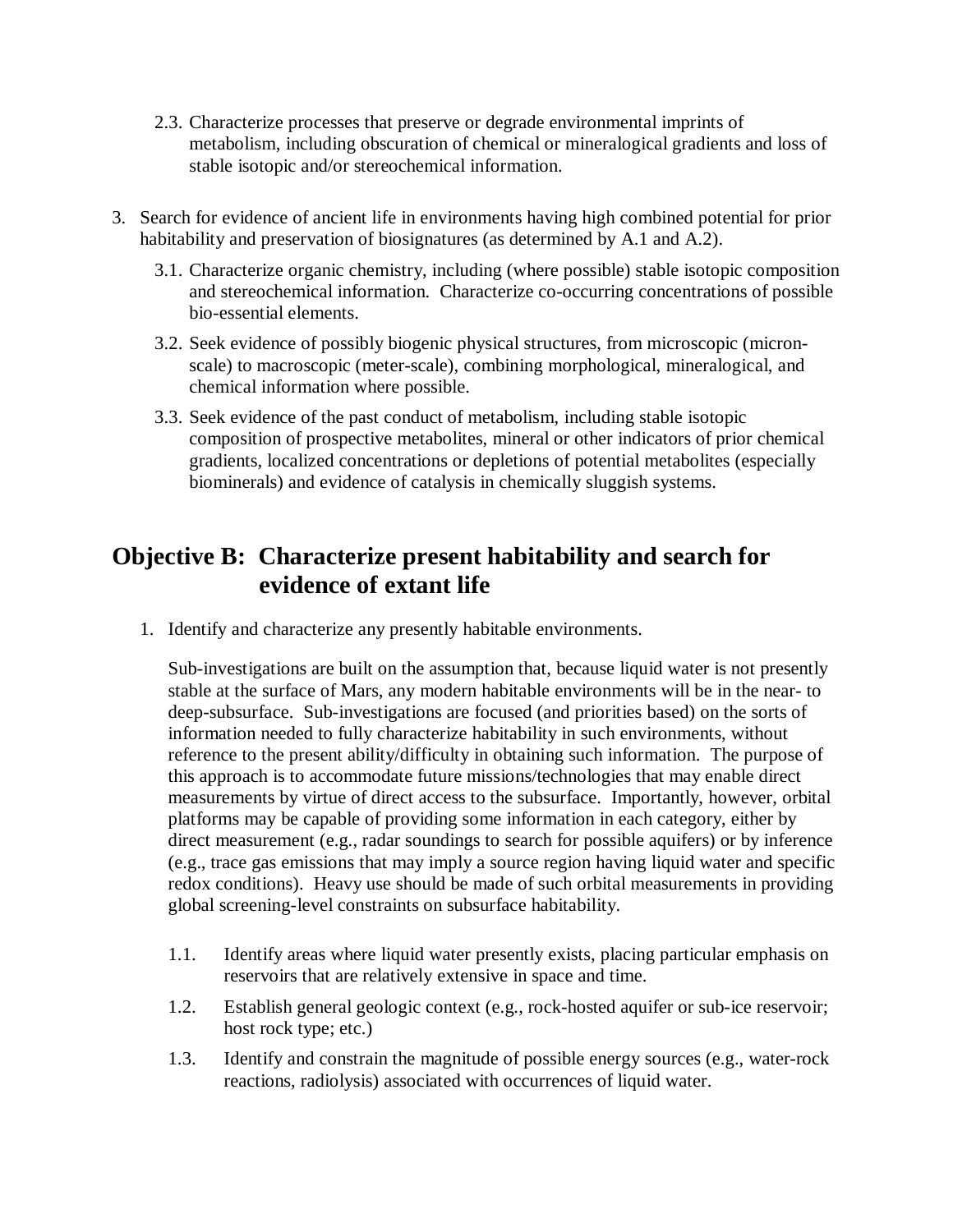- 1.4. Assess the variation through time of physical and chemical conditions in such environments. Of particular importance are temperature, pH, and fluid composition.
- 1.5. Identify possible supplies of bioessential elements to these environments.
- 2. Assess the potential of various environments and processes to enhance preservation or hasten degradation of biosignatures of extant life.
	- 2.1. Evaluate the physico-chemical conditions of actual surface regolith/rock habitats in terms of the potential for degrading or preserving biosignatures, and the effects of these processes on specific types of biosignatures. For example, whereas biomolecules are likely to be destroyed in surface materials, physical biomarkers such as fossil (mineralized) cells or communities of cells, or biominerals, could be preserved.
	- 2.2. Evaluate the physico-chemical conditions at depth in regolith, ice or rock habitats in terms of the potential for degrading or preserving biosignatures.
- 3. Search for extant life at localities identified by Investigations B.1 and B.2.
	- 3.1. Seek evidence of ongoing metabolism, in the form of rapid catalysis of chemically sluggish reactions, stable isotopic fractionation, and strong chemical gradients. A particularly important sub-class of such features is possibly biogenic gases, which have potential to migrate from (currently habitable) deep subsurface environments to surface environments where they may be accessible to remote or *in situ* characterization.
	- 3.2. Characterize organic chemistry and co-occurring concentrations of possibly bioessential elements, including stable isotopic composition and stereochemistry. Analyses may include but should not be limited to known molecular markers of terrestrial life, such as membrane lipids, proteins, nucleic acid polymers, and complex carbohydrates.
	- 3.3. Seek evidence of organic and mineral structures or assemblages that may be associated with life. Seek evidence of mineral transformations bearing evidence of biological catalysis (e.g., depletion of possibly bio-essential elements in mineral surfaces).

# **Objective C: Determine how the long-term evolution of Mars affected prebiotic chemistry and habitability**

In Objectives A and B, the principal aim of characterizing habitability is to inform the selection of sites for subsequent life-detection missions. However, understanding the factors and processes that give rise to habitable conditions at planetary and local scales, and how those conditions change in concert with planetary and stellar evolution, is an important stand-alone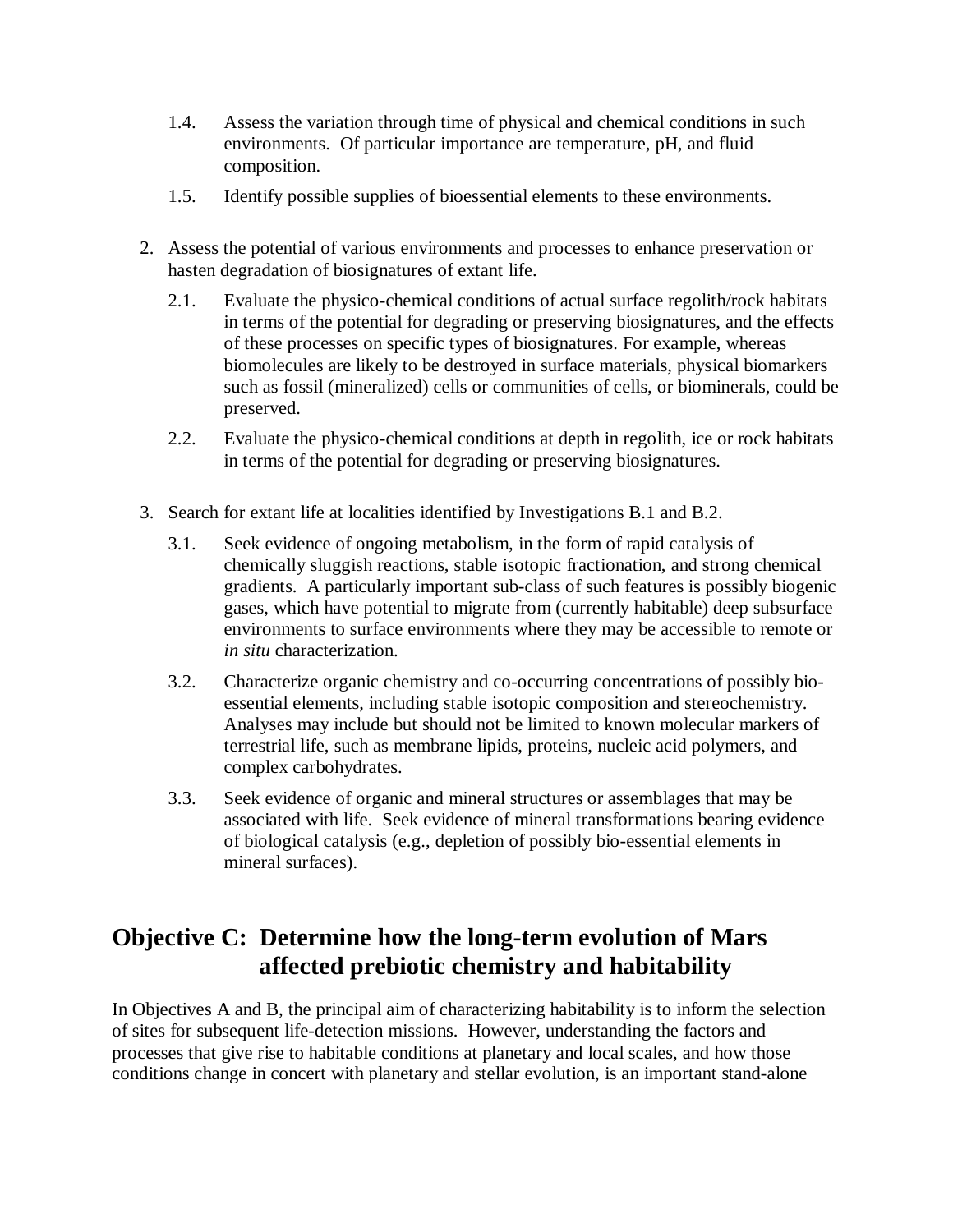pursuit for Mars science. Investigations below focus on constraining the major planetary processes that collectively affect habitability through time.

#### *Investigations:*

- 1. Characterize the evolution of the Martian hydrological cycle, emphasizing likely changes in the location and chemistry of liquid water reservoirs.
- 2. Constrain evolution in the geological, geochemical, and photochemical processes that control atmospheric, surface, and shallow crustal chemistry, particularly as it bears on provision of chemical energy and recycling and mobilization of bioessential elements.
- 3. Constrain the nature and abundance of possible energy sources as a function of changing water availability, geophysical and geochemical evolution, and evolving atmospheric and surface conditions.
- 4. Evaluate the presence and magnitude of oxidative or radiation hazards at the surface and in the shallow crust.

# **Appendix to Goal 1**

The specific approach and methods involved in any search for life beyond Earth depend critically on how the concepts of life, habitability, and biosignatures are conceived. Below, these concepts are discussed in specific reference to Mars exploration and the strategy outlined in this document.

#### *Life*

The NRC Committee on the Limits of Organic Life noted that the only unquestionably universal attribute of life is that it must exploit (and therefore requires) thermodynamic disequilibrium in the environment, in order to perpetuate its own state of disequilibrium. Beyond this absolute, the Committee cited a set of traits that it considered likely be common to all life<sup>2</sup>:

- It is chemical in essence, and most probably consists of interacting sets of molecules having covalently bonded atoms, including a diversity of "heteroatoms" (such as N, O, P, etc. in terrestrial organisms) that promote chemical reactivity.
- It probably requires a liquid solvent to support such molecular interactions.
- It probably employs a molecular system capable of Darwinian evolution.

Reference to the known characteristics of life on Earth can serve to add detail and constraint within each of these categories, but heavy reference to this single example carries the risk of "terracentricity" – a potential to overlook life that may be unlike our own. A key challenge for Mars astrobiology is thus to find a point of balance between the all-encompassing generality of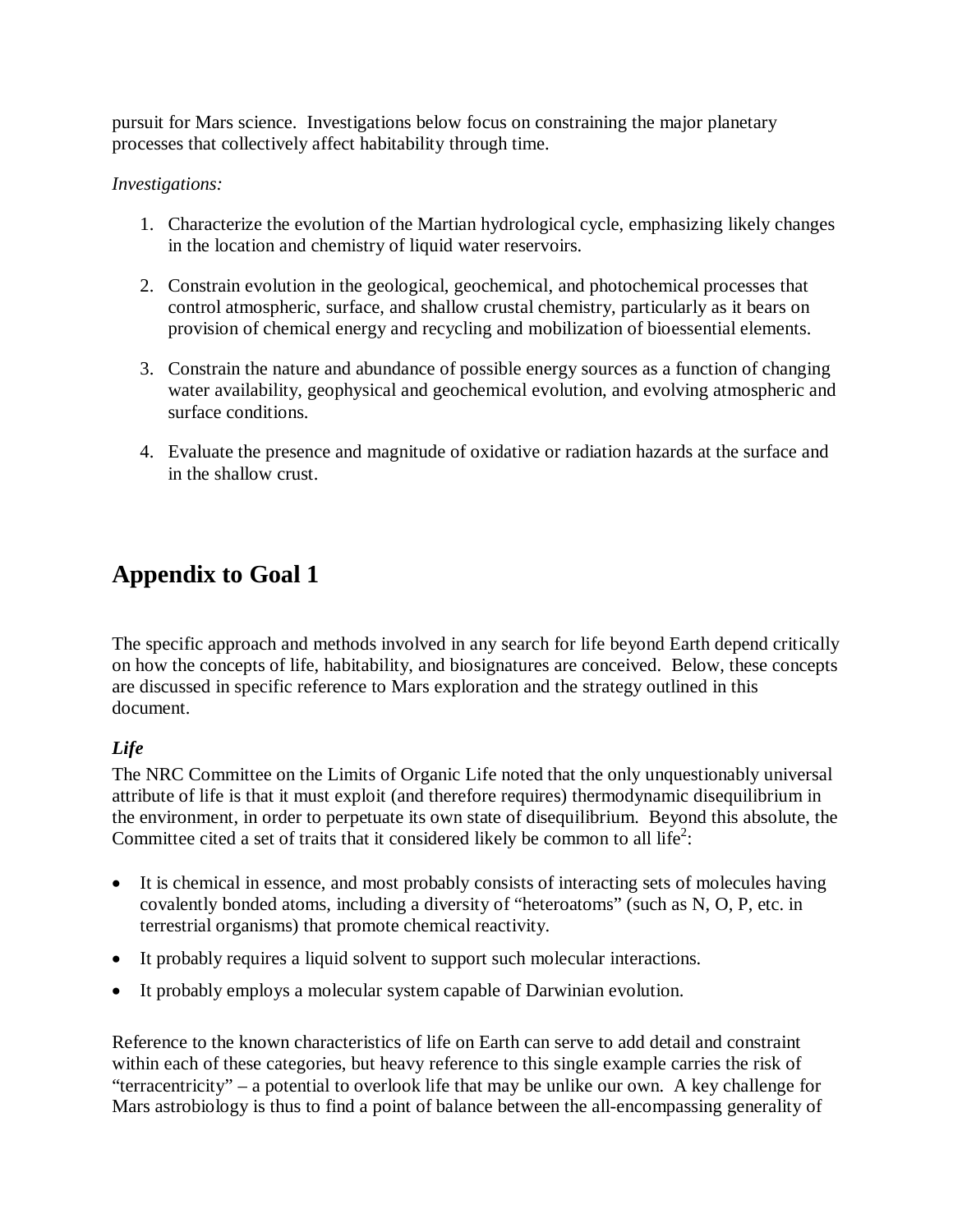the descriptions above and the specificity and concreteness that comes from reference to life on Earth. The NRC Committee on an Astrobiology Strategy for the Exploration of Mars developed a working set of characteristics of life (as quoted earlier) that reflects such a balance, and which serves as the basis for the approach outlined here. This approach generally corresponds to the following logic:

The relative similarity of Earth and Mars (in comparison to, for example, gas giants or icy moons) suggests that differences in life forms that originated independently on the two bodies would likely occur at a secondary, rather than first-order level. That is, notions of life that differ at the fundamental levels of biochemical scaffolding (alternatives to carbon) or required solvent (alternatives to water) require planetary conditions and chemistries that differ dramatically from that of either Earth or Mars. However, differences from terrestrial life become increasingly possible, and ultimately probable, with increasing levels of biochemical specificity. These considerations bear differently on the conceptualization of the habitability and life detection objectives. For the most part, habitability relates to the core needs and attributes of life, so a presumed first-order similarity between terrestrial and Martian life allows terrestrial notions of habitability to be applied, with somewhat relaxed boundary conditions, to Mars. On the other hand, as developed in studies of terrestrial systems, biosignatures (especially molecular/organic biosignatures) frequently represent extremely specific attributes of biochemistry (e.g., specific lipids or particular sequences of amino or nucleic acids), morphology, or process. While such specific markers of life would be unquestionably valuable if detected on Mars, the likelihood that the *same* markers (the same specific choices of biomolecules) would arise through an independent origin and elaboration of life seems low. Thus, while life detection strategies for Mars should ideally allow for the detection and characterization of Earth-like biosignatures, highest priority should be given to approaches and methods that define and seek biosignatures in a broader sense. Strategies for framing and applying concepts of habitability and biosignatures are addressed in greater detail below.

#### *Defining and Quantifying Habitability*

In the context of Mars science, habitability has thus far been defined (for example, in the NRC "An Astrobiology Strategy for the Exploration of Mars") as the potential of an environment to support life. Assessment of this potential has focused to a very large degree on determining whether liquid water was or is present in the environment in question. These constitute an inherently "binary" approach to habitability – liquid water was either present or was not; life could either be supported, or could not – that has served to identify a wide spectrum of apparently water-formed (nominally habitable) environments. Reference to life on Earth suggests that significant variability could exist within this set, with some environments being vibrantly inhabited, others sparsely so. As described above, the main purpose of Habitability Investigations A.1 and B.1 is to narrow and prioritize the search space for life detection efforts. Investigations and methodologies capable of resolving "more habitable" environments from "less habitable" ones should therefore be emphasized. A key challenge for the coming decades of Mars exploration is thus to augment the liquid water metric that has served as a guide to habitability with additional metrics that will aid in prioritizing sites for life detection missions. Although a consensus approach for characterizing "relative habitability" does not yet exist within the Mars community, it is clear that additional resolving power in virtually any model will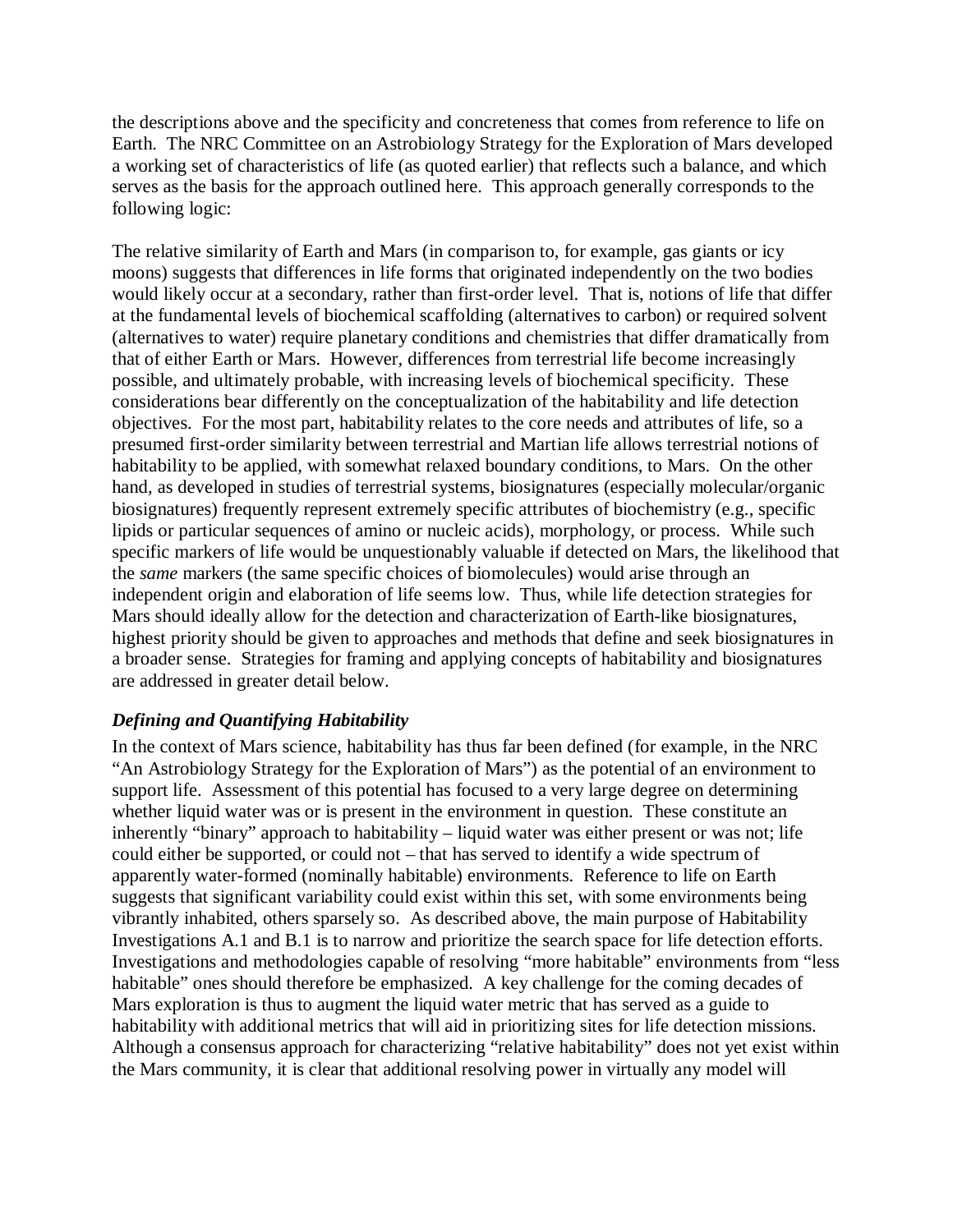depend on the ability to resolve (by measurement or inference) variations in each of the parameters thought to underpin habitability:

- A solvent capable of supporting complex biochemistry. For terrestrial life, liquid water (above minimum chemical activity levels) is an absolute requirement.
- A source of energy to drive metabolism. Organisms on Earth require energy availability to meet discrete minimum flux and Gibbs energy requirements. Light (from the near infrared to visible range) and chemical energy are known to be utilized by life on Earth; the viability of alternative energy sources has yet to be seriously explored or validated.
- Raw materials for biosynthesis. All life on Earth requires the elements C, H, N, O, P, and S, and also variously requires many "micronutrients" (typically, transition metals).
- Physicochemical (environmental) conditions that allow for the assembly, persistence, and function of complex structures and biomolecules (especially biopolymers, like proteins and nucleic acid polymers, whose backbones contain relatively labile bonds). Extremes of temperature, pH, radiation, and salinity can, individually or in combination, render an environment uninhabitable.

Given the working model and rationale described above, habitability shall be considered to correspond closely to the parameters known to constrain life on Earth. While environments that could be habitable for exotic organisms may be missed by this approach, it is appropriately conservative. Conditions that could support terrestrial life can be said to be definitively habitable. Some level of divergence from a strictly Earth-centric view of habitability can also be adopted by (a) focusing more on "core requirements" (e.g., water, carbon, and energy) than on requirements that underpin the more specific attributes of biochemistry (e.g., micronutrient requirements), and (b) allowing for the possibility, at least at a screening level, that Martian organisms might conceivably transcend the currently known physicochemical boundaries (e.g., the biologically-tolerated temperature range) of life on Earth.

Whatever models emerge for resolving habitability may differ in parameterization of, and sensitivity to, each of these basic factors that underpin habitability. Yet all will be supported by an effort to constrain "degree" in reference to each parameter: How long liquid water was available, at what chemical activity level, and whether intermittently or continuously. How much energy was available, in what forms, and how fast it could have been delivered into a system. What concentrations or fluxes of bioessential elements were present, and what processes may have served to mobilize or cycle them. And what range of temperature, pH, radiation level, and other relevant environmental parameters an environment may have experienced. All such measurements should be placed, to the greatest extent possible, within geologic and environmental context.

While the ability to resolve almost any of these parameters will likely be greater with landed platforms and instruments, a key aspect of the habitability investigations is the capability of orbital measurements to yield several lines of "screening level" information, beyond evidence of liquid water. Of particular interest is the ability of combined morphological and mineralogical evidence to establish geologic context and place screening-level constraints on possible energy sources and physicochemical regimes; and of trace gas and other measurements to infer conditions of formation in subsurface source regions. Such measurements should serve as a key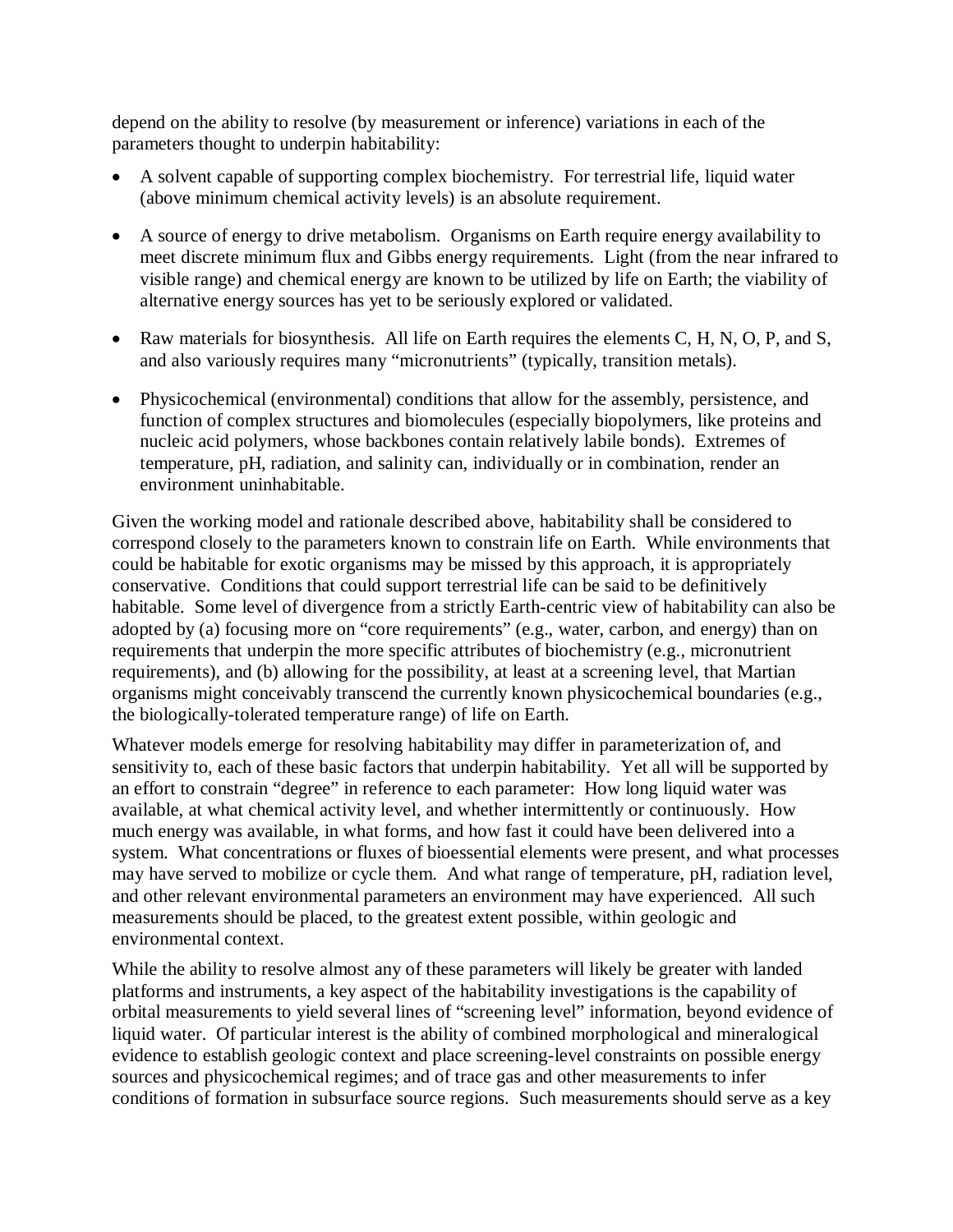initial step in resolving habitability among the variety environment types that could be targeted for life-detection investigations.

#### *Biosignature types and contamination challenges*

Biosignatures can be broadly organized into three categories: biomolecular, metabolic, and structural. Significantly, examples can be found of abiotic features or processes that bear similarity to biological features in each of these categories. However, biologically-mediated processes are characterized by speed, selectivity, and a capability to invest energy into the catalysis of unfavorable processes or the handling of information. It is the imprint of these unique attributes that resolves clearly biogenic features within each of the three categories. Most of the biosignatures can be, to a certain degree, imitated by non biological processes. Robust identification of traces of life therefore requires a variety of evidence, ideally from the three categories.

*1. Biomolecular.* Life invests energy into the synthesis of complex structural, functional, and information-carrying molecules. Identifying terrestrial versions of these molecules (e.g., membrane lipids, proteins, and nucleic acid polymers, respectively) on Mars would aid in attributing a biological origin, but would likewise increase the importance of ruling out terrestrial contamination. Likewise, because these represent specific biochemical "choices", our search must allow for alternative possibilities. Accordingly, the methods employed should be as inclusive as possible with the broad spectrum of organic compounds, and should seek to capture information about structure, complexity, and organization. In synthesizing the suite of biomolecules that constitute a functional organism, life also concentrates key elements (e.g., C, N, P, S, and various micronutrients, in terrestrial life) in stoichiometric ratios, and evidence of such co-occurring elements (particularly in organic form) should be sought. Finally, the enzymatic processes that synthesize biomolecules frequently also impose significant kinetic isotope fractionation effects and exhibit high stereochemical or enantiomeric selectivity. These additional layers of information within the basic organic chemistry should be sought when possible.

*2. Metabolic.* In constructing and maintaining itself, life extracts energy and material resources from its surroundings, and may leave unique overprints on the environment in the process. Photosynthetic energy harvesting is evident in light-absorption by pigments (for example, characteristic deep absorption features in the NIR to visible) and may confer on organisms an ability to build up significant redox disequilibrium in their surroundings (as with the strong oxidizing effect of oxygenic photosynthesis). Chemosynthetic metabolism extracts energy from chemical reactions that are thermodynamically favored to proceed even in the absence of life. Life distinguishes itself in these reactions by speed (catalysis  $10<sup>6</sup>$ -fold or greater, in many terrestrial examples) and selectivity (as expressed in kinetic isotope effects and, sometimes, stereoselectivity). Catalytic speed may be evident in progress toward equilibrium in chemical reactions that are abiotically sluggish under ambient conditions, concentration or depletion of specific elements or chemical species, or strong chemical gradients or zonation (including in redox and pH). The latter can sometimes be recorded in biomineralization, which may be an important class of evidence for ancient systems. Selectivity may be evident in isotopic fractionation between candidate substrate and product pairs (noting that abiotic processes may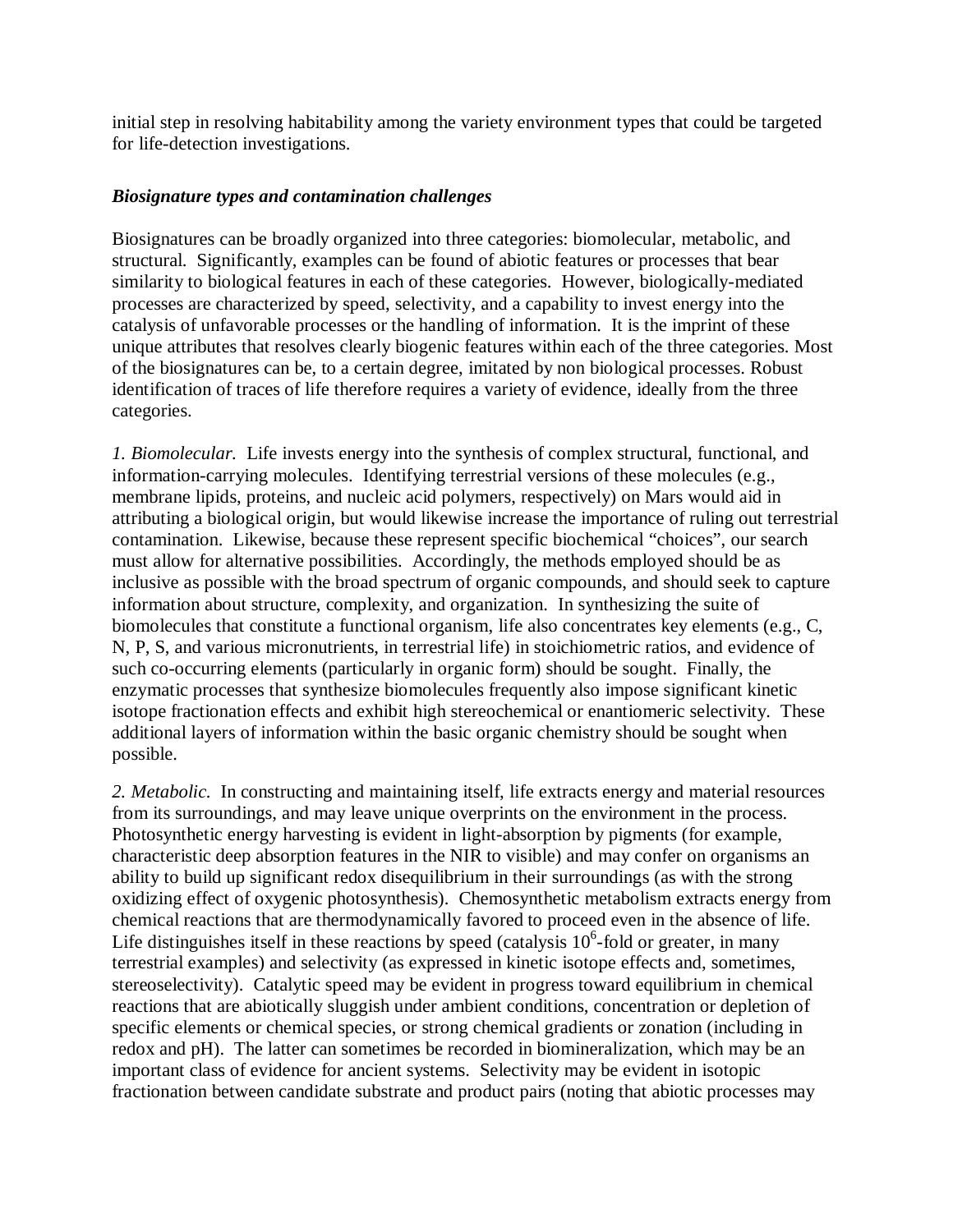also fractionate), or in deposition of structurally or chemically distinctive mineral forms. Where possible, chemical information (e.g., analysis of potential metabolic product/reactant pairs) should be coupled with isotopic and other information, to capture combined evidence of life's catalytic and selective effects. An important aspect of the metabolic class of biosignatures is that, unlike biomolecular markers, life's role in imposing an imprint on the environment is simply catalytic. Hence, special allowance need not be made, in this category, for "alternative" or exotic biochemical machineries – it is the reactants and products of catalyzed reactions (and the imprints of speed and selectivity thereon) that constitute the biosignature, and not the catalyst (organism) itself.

*3. Physical structures.* Life imposes organization and order on its physical environment at many levels, from the structure and sub-structures within a cell to community-level structures formed by trillions of individuals (e.g. microbialites and microbial fabrics). The structural components, cells, colonies, biofilms, mats and EPS, may be preserved in fossilized form in a number of ways. Cells may leave organic walled impressions, mineral-coated or impregnated structures, or empty casts in a mineral precipitate. Biofilms and mats may also be preserved as organic impressions in sediments or mineralized structures.

Cells walls can be preserved as organic impressions in fine-grained, anaerobic sediments. This kind of preservation can be aided by the fixation of metals, such as Fe, on cell envelopes, which may retard lysis. The most common form of preservation of microbial structures is mineralassisted fossilization. In this process, minerals bind to the organic surfaces of the cells and/or their polymers in a passive reaction resulting in encrustation or permeation of the organic structure. The microbial surfaces and exopolymers therefore act as "mineralizing templates". Depending upon the availability of the minerals in solution, the microorganisms may be completely entombed in a mineral precipitate. Many mineral phases can bind to microbial cell walls including silica, carbonates (Ca, MgCa, Fe, Mn), metal oxides/hydroxides (Fe/Mn and magnetite), sulfates (Ca, Sr, Ba, Fe), sulfides (Fe, Ni, Pb, Zn, CuFe), phosphates (Ca), clays, and zeolites. In anaerobic environments, the macromolecules can be entombed within the mineral precipitate. However, in order for the fossilised cells or cell comunities to be preserved in the rock record, the mineral-coated/permeated microbial structure needs to become encased in a mineral cement or by fine-grained sediments. Here, further diagenetic changes may take place, including changes in mineralogy (e.g. transformation of oxyhydroxides to oxides), replacement (complete or partial) of one mineral by another (e.g. silicification of carbonate mineralized remains), or dissolution. The final mineral or sediment-encased microbial fossils may exhibit different morphological preservation modes.

On a cautionary note, abiological mineral precipitates can be notoriously confused with fossilized microorganisms. Many minerals, for instance silica, may form simple spherical, oval, elongated and even twisted morphologies.

#### *The problem of contamination*

Any of the classes of biosignature evidence that may be sought in our investigations is potentially subject to contamination. However, this is perhaps most critical for the "biochemical" class, where any of a broad range of organic contaminants have potential to be introduced by the spacecraft itself. Investigations targeting biochemicals must therefore include appropriate controls against terrestrial contamination. To this end, new techniques and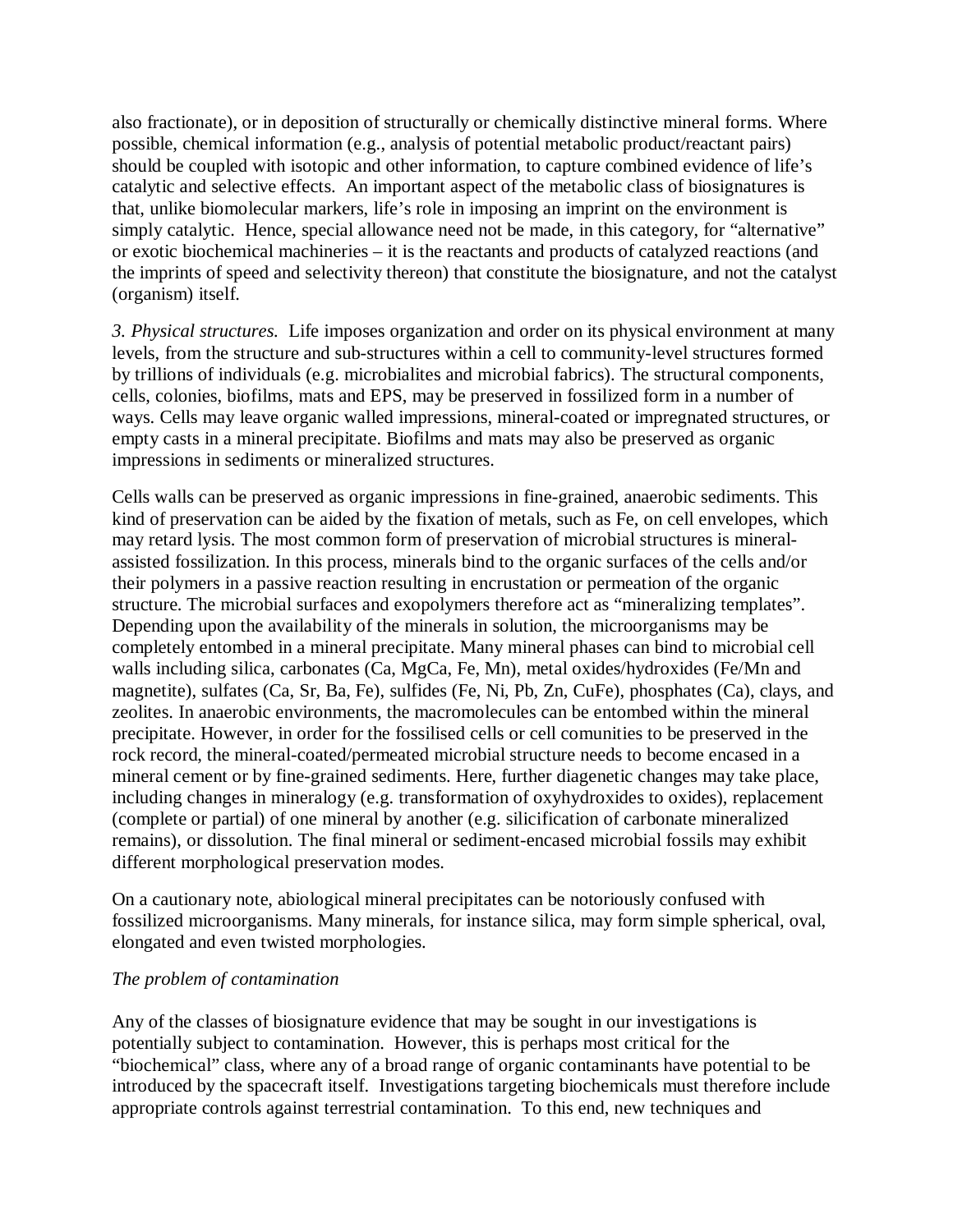instruments are presently being developed for cleaning and monitoring of spacecraft contamination. In searching for life on Mars, sample handling and analytical procedures must include procedural blanks that allow for the tracking and quantification of contamination introduced by the spacecraft and its processes, for any analytes that may serve as evidence of life. Planning along these lines should also address the potential that the aging of the spacecraft, or its exposure to different environments, could alter its potential to introduce contamination over the course of a mission.

#### *Preservation of features related to assessing habitability or biosignatures*

Once an organism or community dies, its imprint on the environment, in any of the classes of features described above, begins to fade. Preservation/degradation of the different types of biosignatures is controlled by the combination of biological, chemical and physical factors, and a combination that would best preserve one class of features may not be favorable for another. *Characterization of the environmental features and processes on Mars that preserve specific lines of biosignature evidence is a critical prerequisite in the search for life.* Along with an assessment of relative habitability, assessment of preservation potential should serve as a key criterion in selecting sites for life detection missions. It should not, however, have high priority as a *stand-alone* enterprise, since life detection is the ultimate and highest priority objective of Goal 1.

It will be important to consider an environment's potential to preserve evidence in each of the three categories of biosignatures. Often, preservation within the biochemical category is given the most attention, because such molecules (in undegraded form) may present the most diagnostic evidence of life, but may also be among the most labile forms of evidence. However, obtaining clear evidence of life on Mars will likely require multiple biosignatures in different categories. Thus, recognizing physical structures in context, identifying associated biominerals, and finding the chemical and isotopic imprints of metabolism will be no less important. Investigations of ancient communities on Earth may provide a preliminary guide for understanding preservation potential on Mars. However, it should be noted that the differing histories and surface environments of those two worlds may translate into quite significant differences in the processes that degrade or preserve specific lines of evidence. For example, metamorphic alteration represents a major destructive mechanism for biosignatures from early Earth environments, while radiation and oxidation may present the greater challenge to biosignatures on Mars.

#### *Preservation of biochemicals*

Organic molecules in sediments are rapidly degraded in natural environments by a number of chemical and biological processes during early diagenesis and rock lithification, as well as during low temperature burial metamorphism to high temperature metamorphism (on Mars this will be equated with impact shock and/or volcanism). Chemical and radiolytic degradation on the surface of Mars would include the effects of UV and ionizing radiation, radionuclide decay, oxidation in the presence of liquid water and certain minerals, such as Fe(III), and exposure to oxidants, such as  $H_2O_2$ . Furthermore, in the presence of liquid water, racemization of chiral organic molecules could occur within a couple of million years. The ideal locality for searching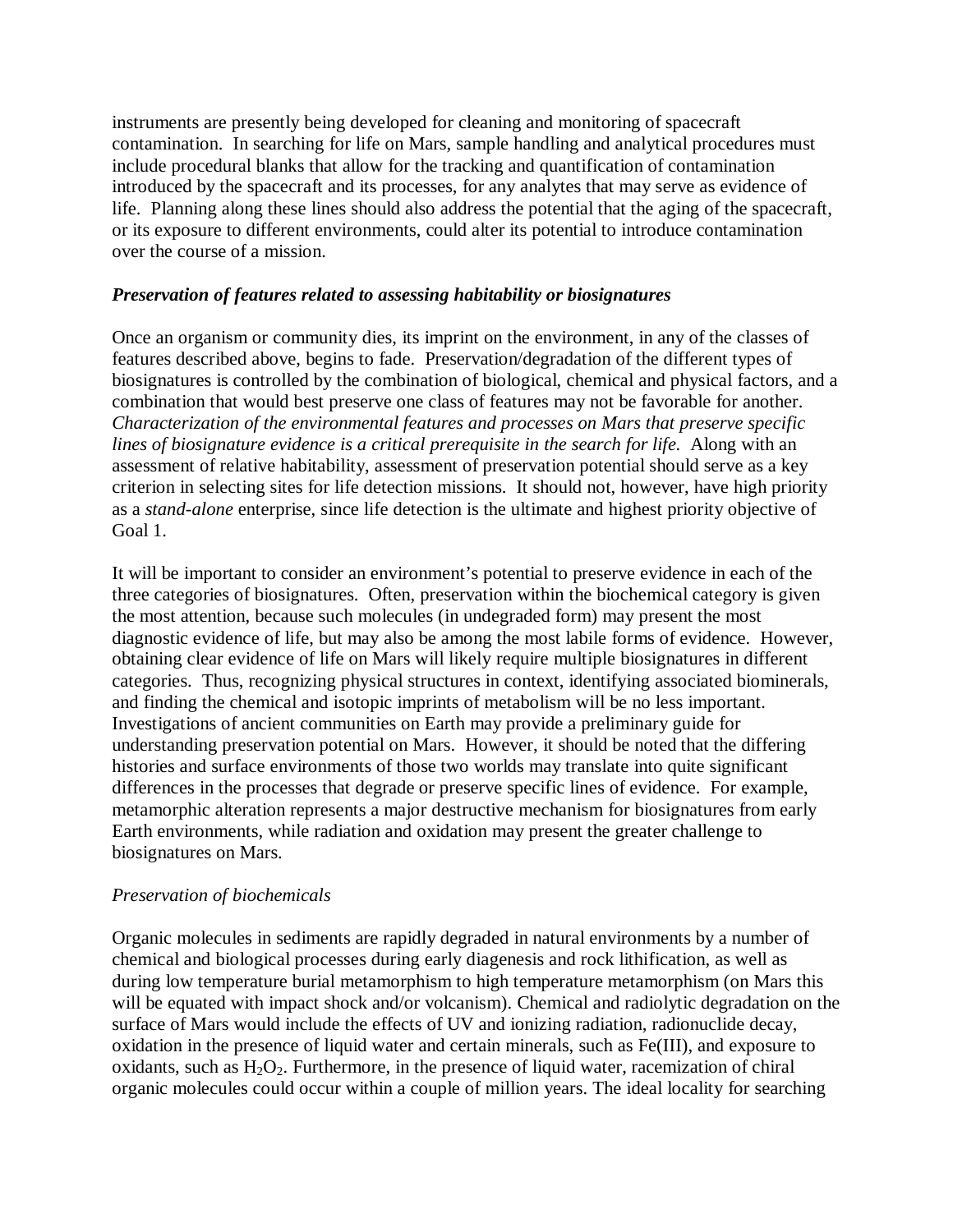for biomolecules on Mars would therefore be in the subsurface in materials that have not been exposed to liquid water since their burial and preservation. Molecules that have a greater chance of long-term preservation are those that have undergone restructuring to become resistant crosslinked aliphatic or aromatic macromolecules and that have been preserved by association with certain lithologies and minerals, such as clays, silica, sulfates, carbonates, and ices. The isotopic composition of organic compounds is relatively stable, to the extent that basic molecular skeletons are preserved. On Earth, the effect of thermal metamorphism on organic matter is to degrade it chemically, typically forming isotopically lighter volatile species and isotopically heavier residual refractory solids.

#### *Preservation of physical structures*

On Earth, long-term preservation of physical microbial structures depends upon several factors, in particular the following: (1) The rapid burial of organic structures in anaerobic conditions by fine-grained impermeable siliceous sediments, such as clays, where they are protected from oxidizing fluids. This preserves the structures as flattened organic compressions between sediment layers. (2) Replacement or coating by a wide range of minerals. However, different microorganisms have different susceptibilities for mineral fossilization and those that are particularly delicate may not fossilize at all, thus the microfossils preserved in a rock will not necessarily represent the original microbial community.

The preservation of larger scale biological constructs (biolaminated deposits or stromatolites) is aided by the association with sediments and carbonate precipitation. Such physical biosignatures may be mechanically destroyed by erosion (including impact erosion). As mineralogical structures, they can be corroded, for instance by acidic ground waters if they have a carbonate composition. The complicated post-diagenetic history of aqueous alteration of the sediments at Meridiani Planum is illustrative of the processes that could have affected potential Martian microbial structures. Changes to the rock encasing the physical structures brought about by different types of metamorphism (shock, thermal), will induce gradual destruction of the structures depending upon the degree of metamorphism. For example, Early Archaean terrestrial rocks that have undergone little more than burial metamorphism (prehnite-pumpellyite to lowermost greenschist facies) contain well preserved physical biosignatures. In the long term, because the degradation of organic biosignatures over time is inevitable, physical biosignatures have a greater chance of preservation than complex organic markers.

#### *Preservation of biominerals*

The range of minerals passively formed as a result of microbial metabolism is very large. As with fossilized microbial structures (as above), the preservation of biominerals will depend on the history of alteration (metamorphic, chemical, physical) of the rock after formation.

#### **References**

<sup>1</sup>Jakosky, B.M. (2007) An Astrobiology Strategy for the Exploration of Mars, National Academies Press, Washington, D.C., 118 p.